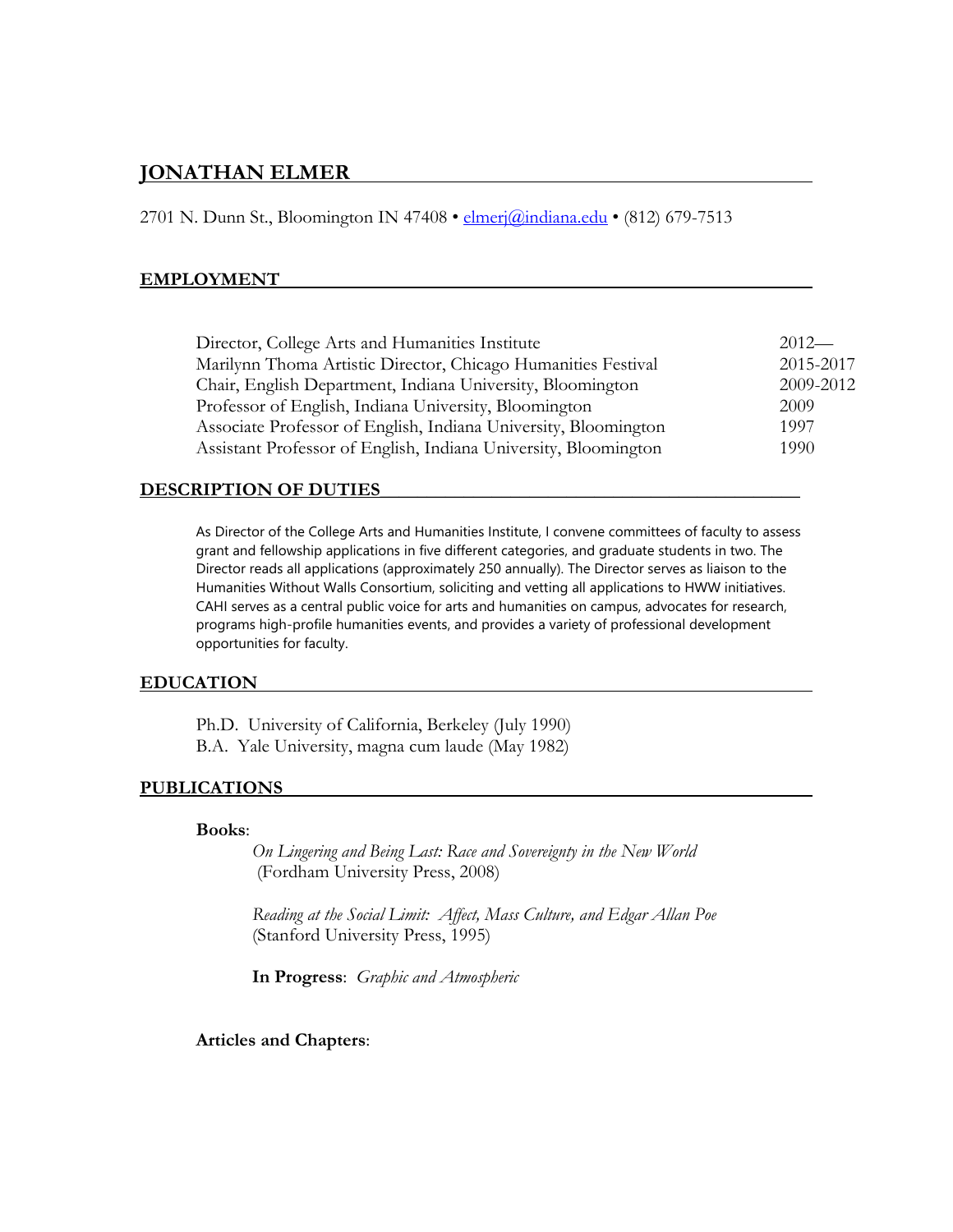"On Not Forcing the Question: Criticism and Playing Along," in *Poetic Critique*, ed. Michel Chaouli (Berlin: De Gruyter, 2021): 65-77. (forthcoming) "'The greatest of all the contributions of the American way of life to the salvation of humanity': On the Pre-history of the American Cocktail," in *The Year's Work in Cocktail Culture*, eds. Stephen Schneider and Craig Owens (Indiana UP, 2020): 25-36.

"Peirce, Poe, and Protoplasm," *Poe Studies*, vol. 52 (2019): 29-49.

"Angry Sordid Present," "The Fast Reverse," "Becoming Completely Yourself," "Apocalypse Then," "They Are Not Needed," "Pilgrim's Lack of Progress" ongoing series of 1500-word online essays about Kurt Vonnegut, at [salo.iu.edu](/Users/jonathanelmer/Desktop/CV/salo.iu.edu)

"Poe and the Avant Garde," *Oxford Handbook of Edgar A. Poe*, eds. J Gerald Kennedy and Scott Peeples (Oxford UP 2019): 700-717.

"André, Theatricality, and the Time of Revolution" in *A Question of Time: From Colonial Encounter to Contemporary Fiction*, ed. Cindy Weinstein (Cambridge UP 2019): 111-129.

"Public Humanities in the Age of the Ideas Industry and the Rise of the Creatives," *University of Toronto Quarterly*, Volume 85, No. 4 (Fall 2016): 109-117.

"American Idiot: Ambrose Bierce's Warrior," *American Literary History* 27.3 (Fall 2015): 446-60.

"Bartleby'," Empson, and the Pleasures of Pastoral," *[19: The Journal of Nineteenth-Century Americanists* Volume 2, No. 1 (Spring 2014): 24-33.

"Impersonating the State of Exception," in *Unsettled States: Nineteenth-Century American Literary Studies*, ed. Dana Luciano and Ivy Wilson (New York: NYU Press, 2014), 232-242.

"John Neal and John Dunn Hunter," in *Headlong Enterprise: John Neal and Nineteenth-Century Literature and Culture*, eds. David J. Carlson and Edward Watts. Bucknell University Press, 2012.

"The State of the Art on the Art of the State" (review-essay), *Early American Literature* 46.2 (2011): 393-408.

"Questions of Archive and Method in Transatlantic Studies" (review-essay), *Victorian Studies* 52.2 (Winter 2009): 249-254.

"Response to Jonathan Arac's 'What Good Can Literary History Do?'" *American Literary History*, 20.1/2 (Spring/Summer 2008): 12-21.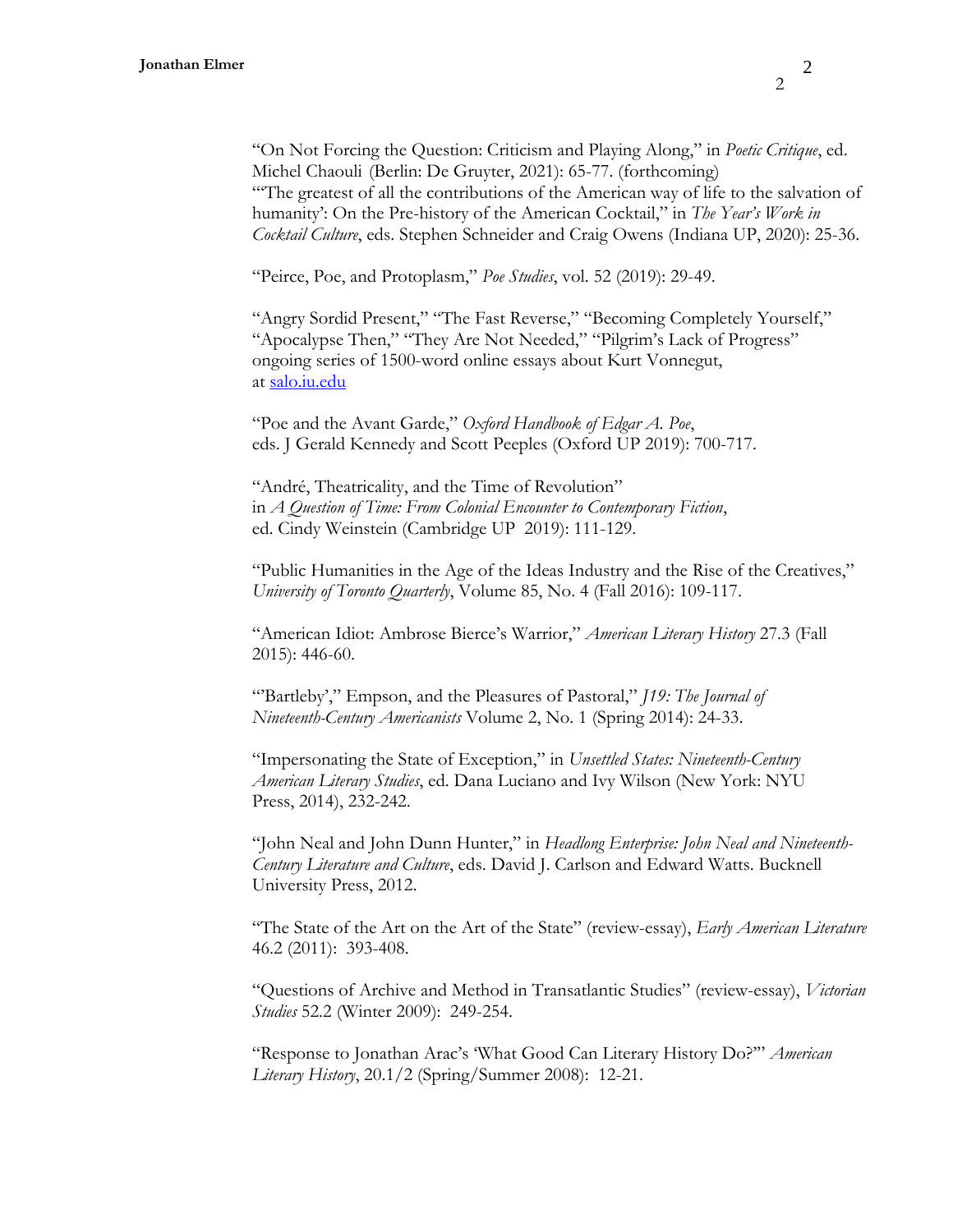3

"Vaulted Over by the Present": Melancholy and Sovereignty in Mary Shelley's *The Last Man*," *NOVEL: A Forum on Fiction* 42.2 (Summer 2009): 355-359.

"Babo's Razor; or, Discerning the Event in an Age of Differences," *differences*, 19.2 (Summer 2008): 54-81

"Enduring and Abiding," in *The Year's Work in Lebowski Studies*, ed. Ed Comentale and Aaron Jaffe (Indiana University Press, 2009): 445-455.

"Melancholy, Race, and Sovereign Exemption in the Early American Novel," *NOVEL: A Forum on Fiction*, 40.1/2 (Fall 2006/Spring 2007): 151-170.

"Torture and Hyperbole," *Law, Culture, and the Humanities* 3 (2007): 18-34.

"The Black Atlantic Archive" (review-essay), *American Literary History* 17.1 (2005): 160-170.

"Olaudah Equiano and the Poetics of the Archive," *Berichten-Erzählen-Beherrschen* in *Zeitsprünge zur Frühen Neuzeit*, Band 7 (2003): 241-262.

"Inclusion and Exclusion of the Indian in the Early American Archive." *Soziale Systeme* 8 (2002): 54-68.

"The Archive, the Native American, and Jefferson's Convulsions." *diacritics* 28.4 (winter 1998): 5-24.

"Spectacle and Event in *Native Son*." *American Literature*, 70.4 (December 1998): 767-98.

"The Jingle Man: Trauma and the Aesthetic." *Fissions and Fusions: Proceedings of the First Conference of the Cape American Studies Association* (January 1997): 131-145.

"'Blinded Me with Science': Motifs of Observation and Temporality in Lacan and Luhmann." *Cultural Critique* 30 (Spring 1995): 101-136. •reprinted in *Observing Complexity: Systems Theory and Postmodernity*, eds. Cary Wolfe and William Rasch. (Minneapolis: University of Minnesota Press,

2000), 215-246.

"Subject to Sacrifice: Ideology, Psychoanalysis, and the Discourse of Species in Jonathan Demme's *Silence of the Lambs*." *boundary 2* 22.3(Fall 1995): 141-170.

"Terminate or Liquidate? Poe, Sentimentalism and Sensationalism." In *The American Face of Edgar Allan Poe*, eds. Shawn Rosenheim and Stephen Rachman (Johns Hopkins University Press, 1995): 91-120.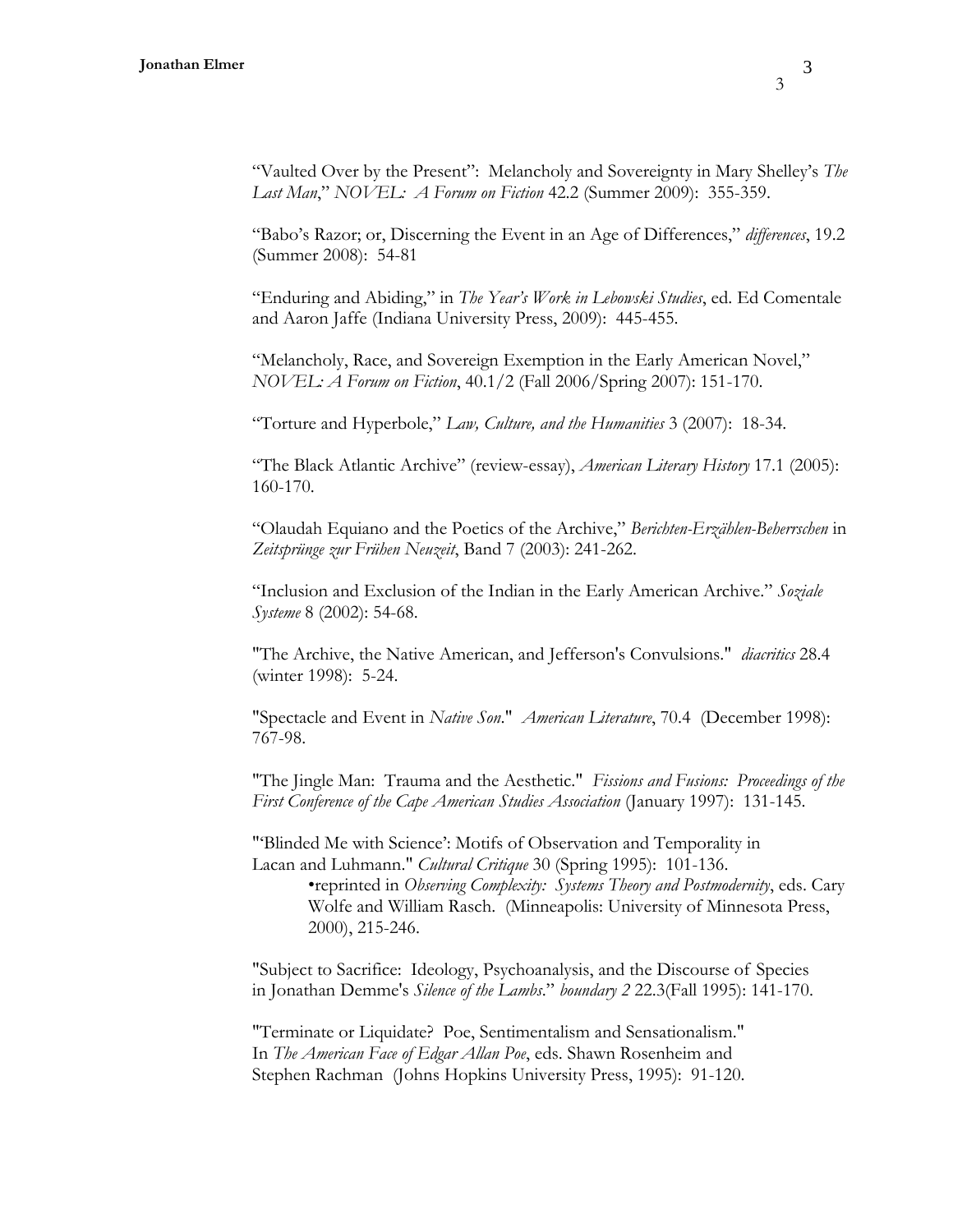"Poe, Plagiarism and the Prescriptive Right of the Mob." In *Discovering Difference*, ed. Christoph K. Lohmann (Indiana University Press, 1993): 65-87.

"The Exciting Conflict: The Rhetoric of Pornography and Antipornography." *Cultural Critique* 8 (Winter 1987-88): 45-77.

"Something for Nothing: Barthes in the Text of Ideology" *qui parle*, 1.2 (Spring 1987): 48-61.

### **Reference Entries:**

"Affect." Encyclopedia Entry for *The Princeton Encyclopedia of Poetry and Poetics* (4<sup>th</sup> Edition).

"Mercy Otis Warren." *American National Biography* (Oxford University Press)

#### **INVITED LECTURES**

"Atmospheric," Melbourne University (March 2020)

- "Atmospheric," Australian National University (March 2020—cancelled, Covid)
- "On Not Forcing the Question: Criticism and Playing Along," Symposium on "Poetry and Critique," IU Gateway Berlin, GERMANY (June 2019)
- "Peirce, Poe, and Pragmatism," at "Humboldt, Darwin, and Pragmatist Worldviews," Rutgers University (March 2019)
- "Remedial Poe," University of Tampere, FINLAND (May 2018)
- "Vonnegut and American Literature," Granfalloon: A Kurt Vonnegut Convergence, Bloomington IN (May 2018)
- "Speech and Privilege," at "Public Humanities Forum" of the Consortium of Humanities Centers and Institutes (CHCI), Cape Town, SOUTH AFRICA (August 2017)

"Poe's Ear," University of British Columbia (February 2016)

"Public Humanities in the Age of the Ideas Industry and the Rise of the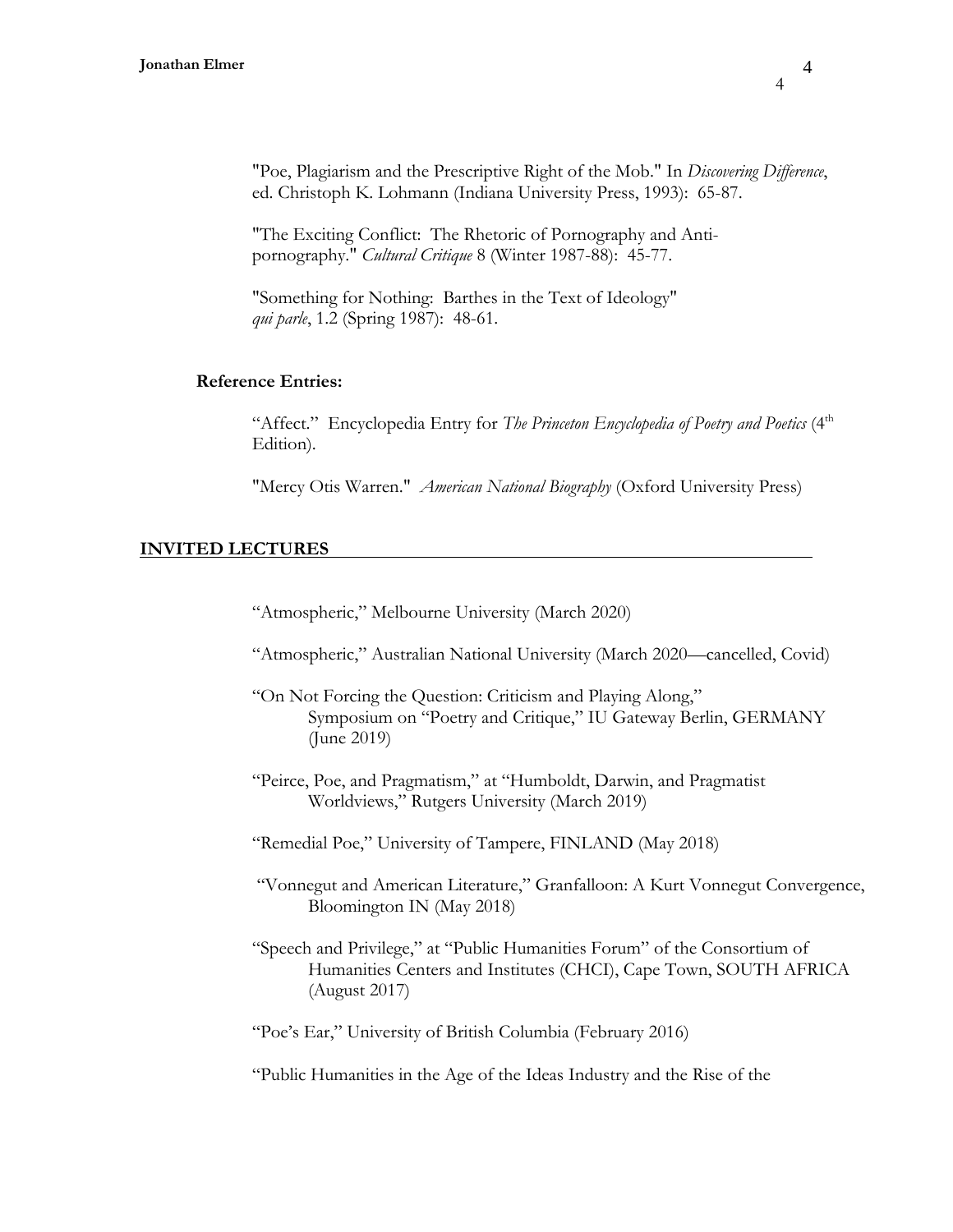"Creatives": *Six Theses in Search of an Argument,"* CHCI Working Group in Public Humanities, Toronto CANADA (June 2015)

- "Human Sacrifice and Unmanned Aircraft: The Antinomies of Play in Walter Benjamin's Thought," Colloquium of the Anthropology Institute, University of Neuchâtel, SWITZERLAND (May 2015)
- "The Paradigm of Play," *Journal of Narrative Theory* "Dialogues" Series, Ypsilanti MI (March 2015)
- "Toggle: Operational Aesthetics from Barnum to Bogost," Agder Universiteit, Kristiansand NORWAY (May 2014)
- "Toggle: Operational Aesthetics from Barnum to Bogost," Leeds University UNITED KINGDOM (May 2014)
- "Poe's Ear," Oxford University UNITED KINGDOM (May 2014)
- "Archives, Problems, Arguments: Headings in Current Americanist Research." University of Illinois, September 2011
- "War Games." Futures of American Studies Institute, Dartmouth College (June 2011)
- "Bartleby, Pastoral, and Play." American Cultures Workshop, University of Chicago (December 2010)
- "On Lingering and Being Last." Karla Scherer Center for the Study of American Culture," University of Chicago (December 2010)
- "*Spielraum* in America." Munk Center for American Studies, University of Toronto, CANADA (March 2009)
- "A Scholar's Perspective on Teaching Poe." Advanced College Project, Indiana University (February 2009)
- "Bartleby and the Wormhole." Hebrew University, ISRAEL (December 2008)
- "Was Billy Black?" Yale University (April 2008)
- "Slavery, Spirit, Species: Women Writers and Transatlantic Tropes." Plenary Address at the British Women Writers Conference, Indiana University (March 2008). —with Mary Favret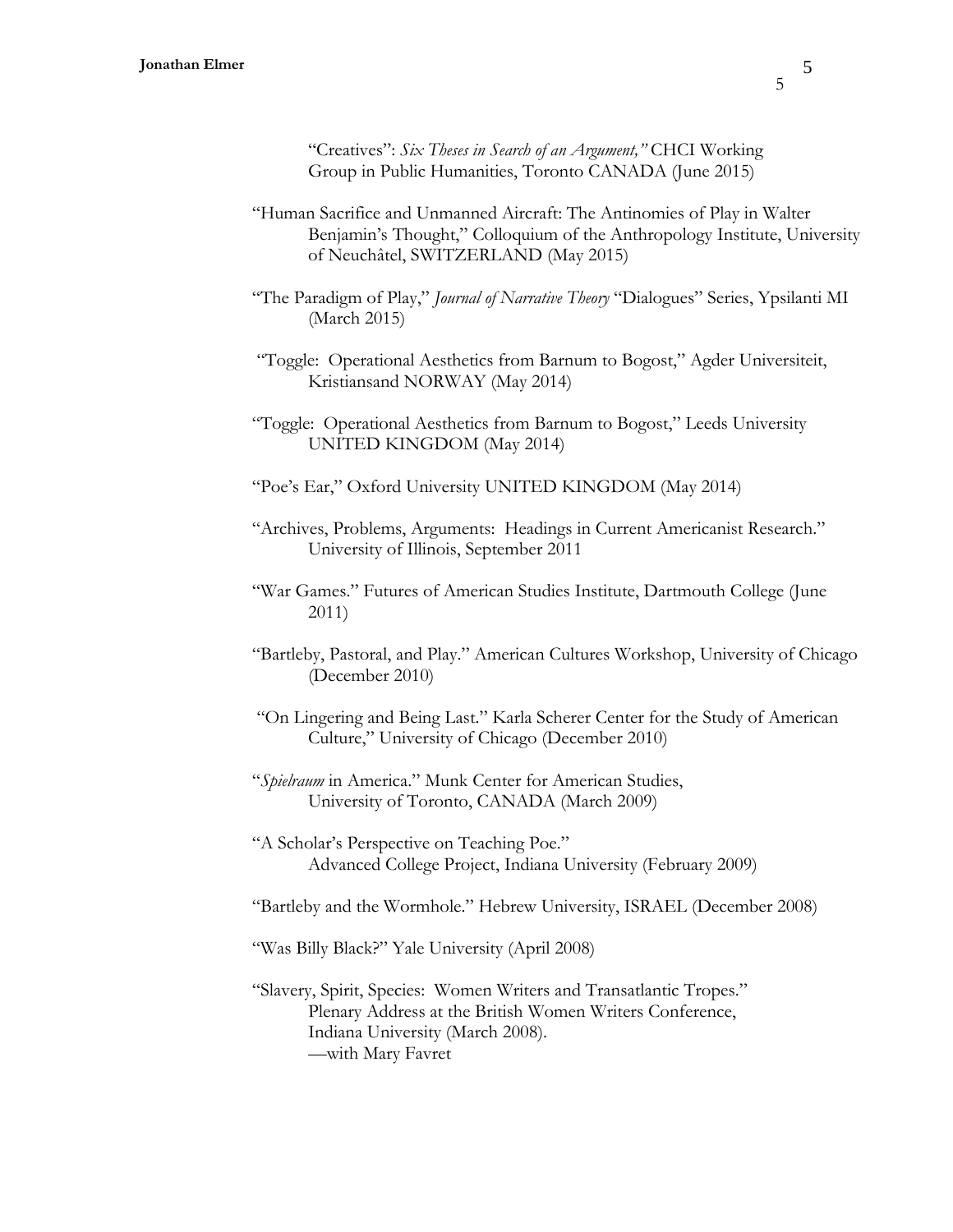"Response" to Jonathan Arac, American Literary History 20<sup>th</sup> Anniversary Symposium, University of Illinois (September 2007)

"Treaty Trauma." University of Louisville (November 2005)

"Treaty Trauma." Dartmouth College American Studies Institute (June 2005)

"Treaty Trauma." American Studies Lecture Series, Indiana University (April 2005)

- "Sovereignty and the Production of Pathos." Conference on "Sovereignty and the Right to Death," Cleveland State University (Cleveland OH), October 2003.
- "On Lingering and Being Last." Indiana University Eighteenth-Century Studies Workshop, Bloomington (May 2003).
- "Olaudah Equiano and the Poetics of the Archive." "Translating Seen into Scene Conference, Basel SWITZERLAND (April 2002).
- "First One, Last One, One One, Not One: Archiving Indians in Early National America." Conference on "Inclusion/Exclusion and Socio-Cultural Identities," University of Bielefeld, GERMANY (March 2001).
- "The Tree of the Literates." University of Wisconsin, Madison (March 2000)
- "Archive, Trauma, and the Ethnic Sublime." University of Oregon (April 1999).
- "Aberrations of Spectacle and Event in *Native Son*." Columbia University (April 1997)
- "The Jingle Man: Trauma and the Aesthetic," Plenary Session, annual meeting of the Association of University English Teachers of South Africa (AUETSA), Bellville, SOUTH AFRICA (July 1996)

#### **ACADEMIC AWARDS**

Carl and Betty Pforzheimer Centennial Fellow in English and American Literature American Council of Learned Societies (\$70,000) (2019)

College Arts and Humanities Institute Research Fellowship (\$20,000) (2011-declined)

Faculty Learning Community Grant: "Using Tablets (iPads) in the Classroom," Teaching and Learning Technologies Center (iPad, \$750). (2010)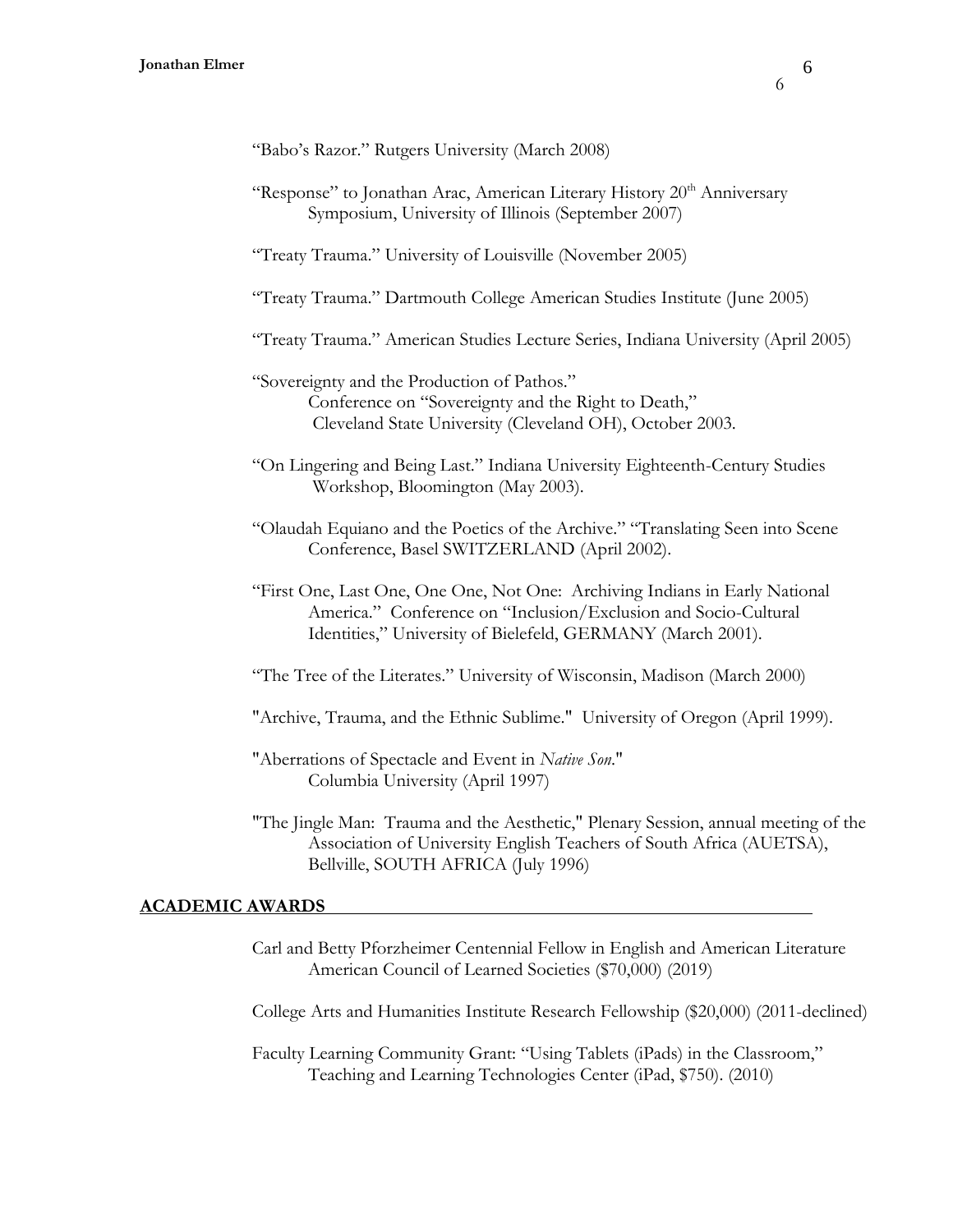- College Arts and Humanities Institute Award, for the Center for Theoretical Approaches to the Humanities Speaker Series, 2009-10 (\$6000). With Professor Michel Chaouli. (2009)
- New Frontiers in the Arts and Humanities Award, for "Romantic Atlantics"—a team-taught experimental graduate-level course with symposium, 2007-08 (\$10, 400). With Professor Mary Favret.
- College Arts and Humanities Institute Research Fellowship, Spring 2006.
- President's Arts and Humanities Fellowship, Indiana University, Spring 2003 (approx. \$40, 000)
- Multidisciplinary Ventures Award, Indiana University, 1999-2000, for collaborative seminar/speaker series on "Thinking Materiality Thinking" (\$4000)
- Fellowship at the Society for the Humanities, Cornell University. 1997-1998 (\$32,000)
- Teaching Excellence Recognition Award, Indiana University, 1997 (\$1000)
- Visiting Researcher Award, Centre for Science Development of South Africa, 1996 (R 16, 190).
- Curriculum Development Award, Indiana University, Summer 1996 (\$6000)
- Summer Faculty Fellowship, Indiana University, Summer 1993 (\$6500).
- American Council of Learned Societies Recent Recipient of the Ph.D. Fellowship, January-August, 1992 (\$10,000)
- Internal Fellow, Institute for Advanced Study, Indiana University, 1991-1992 (\$500).
- Mellon Fellowship in the Humanities Dissertation Stipend Award, 1988-89 (\$11, 500)
- Mellon Fellowship in the Humanities, 1984-86 (\$10,500 and \$11,000)

#### **GRANTS**

Mellon Foundation, for "Platform," an interdisciplinary and collaborative infrastructure for research in arts and humanities. 2018. \$1, 000, 000

NEH Challenge Grant, for the Chicago Humanities Festival. 2015. \$440,000.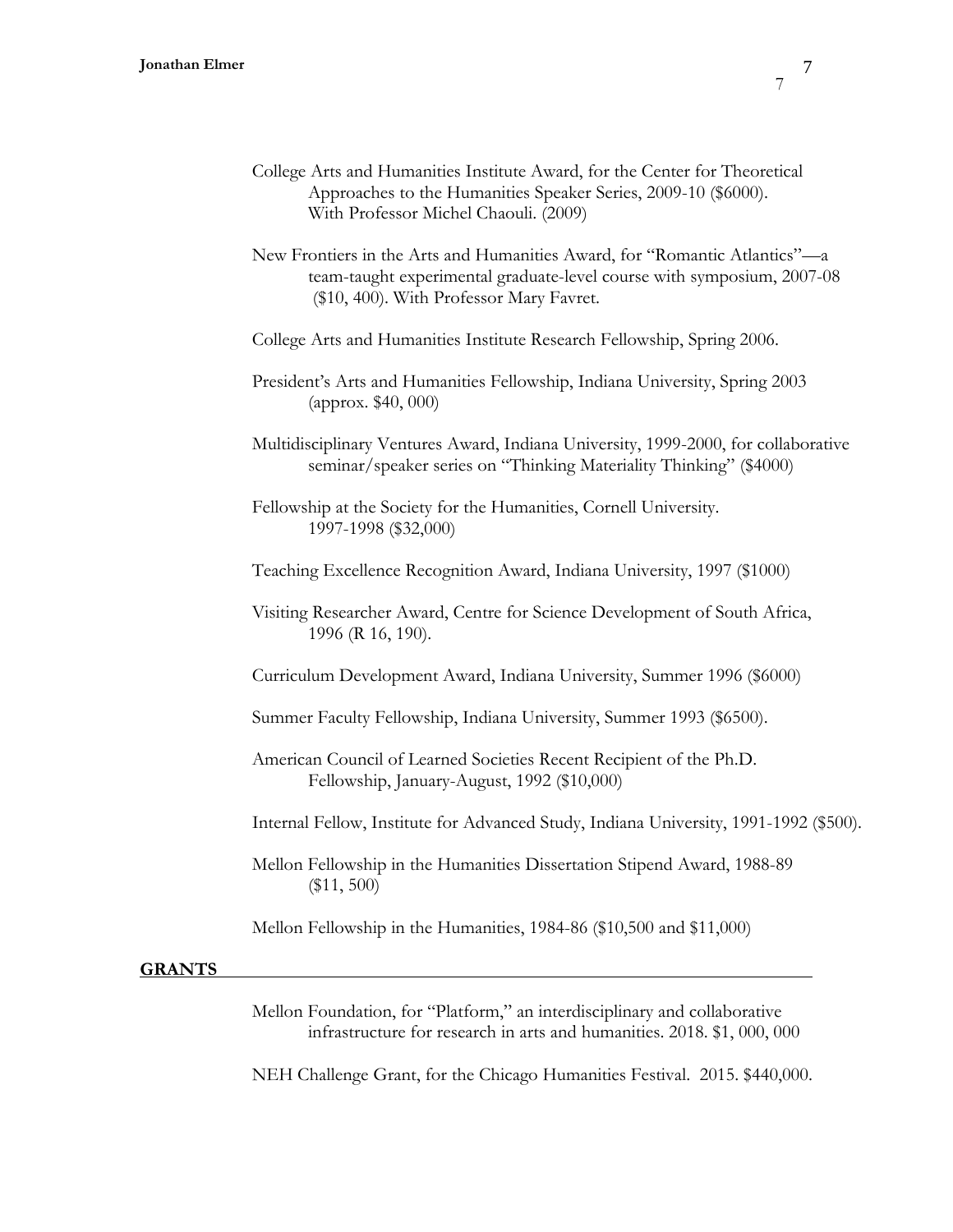8

(at Chicago Humanities Festival)

ACLS Public Humanities Fellow, for Chicago Humanities Festival. 2015. \$140,000. (at Chicago Humanities Festival)

# **PAPERS**

| "Public Humanities and Research Infrastructure at Indiana University," Consortium<br>of Humanities Centers in Institutes Annual Meeting, Dublin, IRELAND<br>(June 2019). With Ed Comentale |
|--------------------------------------------------------------------------------------------------------------------------------------------------------------------------------------------|
| "Getting Inside Letters: Graphicality as Engine of Abstraction in Poe, Peirce,<br>and Veuhoff," Association of Art History, Brighton UK (April 2019)                                       |
| "What to Do with a Poe Poem: The Case of Charles Sanders Peirce,"<br>Meeting of the Edgar Allan Poe Society, Kyoto JAPAN (June 2018)                                                       |
| Response, "Humanities Festival Roundtable," Public Humanities Working Group,<br>Consortium of Humanities Centers in Institutes Annual Meeting,<br>Charlottesville VA (June 2018)           |
| "The Sonic and the Chthonic: The Strange Case of Francis Grierson,"<br>C19 Conference, Albuquerque NM (March 2018)                                                                         |
| "Remedial Poe: The Incorporated Body and the Limits of Media,"<br>Northeast MLA Conference, Baltimore MD (March 2017)                                                                      |
| "Comment," on panel "Humanities Graduate Programs and Next Gen Humanities<br>Collaborations." National Humanities Alliance Annual Meeting<br>Salt Lake City, UT (November 2016)            |
| "Comment," Humanities Today, Indiana Humanities Council (March 2015)                                                                                                                       |
| "Poe and Cosmic Noise," International Poe Studies Society Meeting, New York<br>(March 2015)                                                                                                |
| "Comment," Author's Panel for Unsettled States, Northwestern University<br>(October 2014)                                                                                                  |
| "Viewing from Above: Modeling, Topography, and War"<br>C19 Conference, Chapel Hill NC (March 2014)                                                                                         |
|                                                                                                                                                                                            |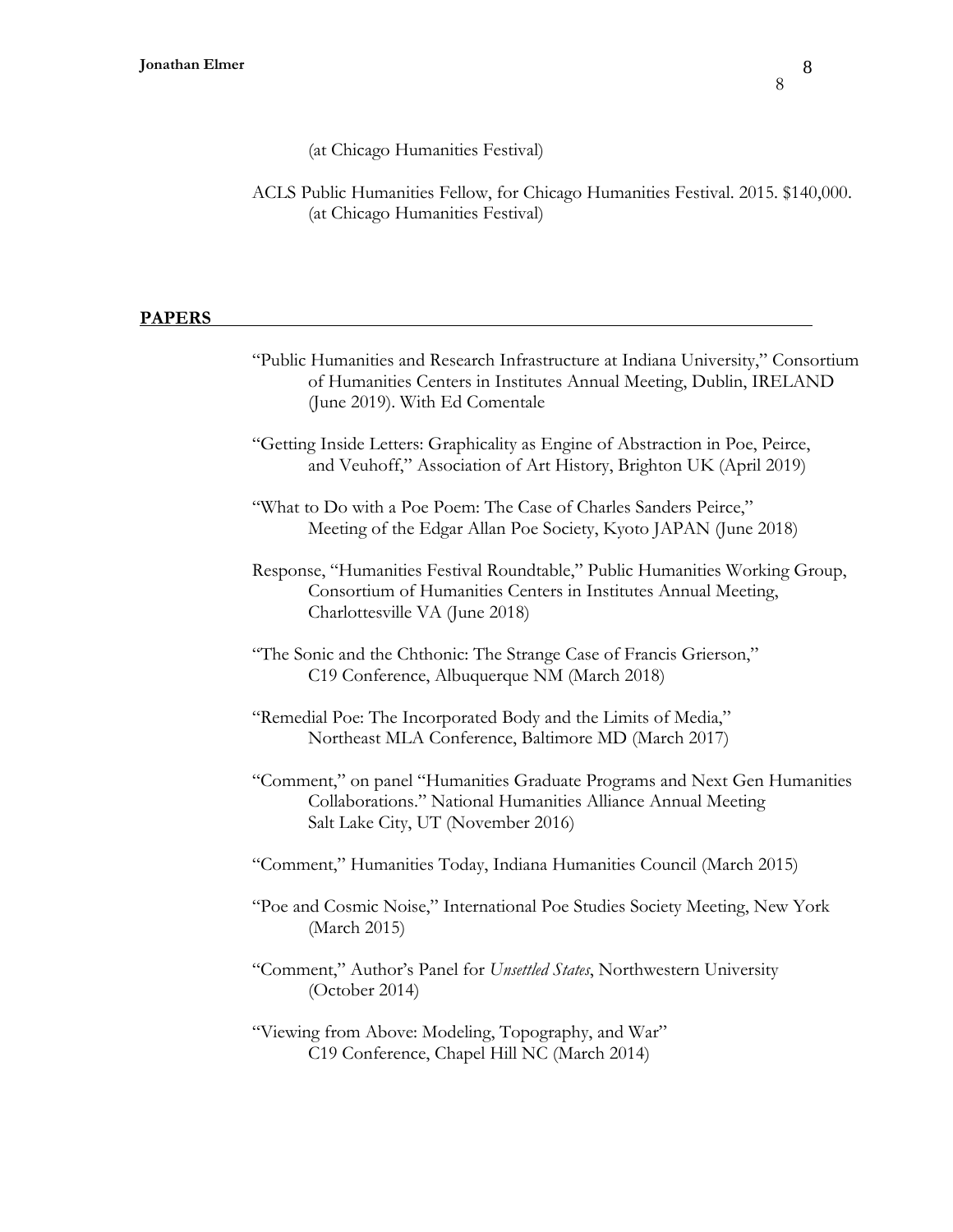- "Convening," Society of Early Americanists Conference, Savannah GA (February 2013).
- "Affect Today," a panel organized for Americanist Research Colloquium Indiana University (November 2012)
- "Mirrors, Thresholds, Fun: Reflections on Play, War, and Historicity," pre-circulated paper for the "Play in the 18C/The 18C in Play," Eighteenth Century Studies Workshop, Bloomington IN (May 2012)
- "Toys, Props, and Texts," The Society for Novel Studies "Novel Worlds" Conference, Duke University (April 2012)
- "Suspended Hostilities: The Paradigm of Play," Society of Early Americanists Conference, Philadelphia PA (March 2011)
- Response, "Forms of Life in the Eighteenth Century," Eighteenth-Century Studies Workshop, Bloomington IN (May 2010)
- "John Neal and John Dunn Hunter," C19 Annual Conference, College Station PA (May 2010)
- Response, Roundtable on Leonard Tennenhouse's The Importance of Feeling English, ASECS Annual Conference, Albuquerque NM (March 2010)
- "War, Play, and Ambrose Bierce," MLA Convention, Philadelphia PA (December 2009).
- "Genius and Translation in the Romantic Atlantic," North America Society for the Study of Romanticism Annual Conference, Durham NC (May 2009)
- "Topos and Territory," Roundtable on Transatlantic Approaches in Early American Studies, Society of Early Americanists Bi-Annual Conference, Hamilton, BERMUDA (March 2009)
- Response, Roundtable on The Republic in Print, by Trish Loughran, Winner of the Kenshur Prize for Best Book in 18<sup>th</sup>-Century Studies, Bloomington Center of Eighteenth-Century Studies, Bloomington IN (October 2008)
- "Vaulted Over by the Present: Melancholia and Sovereignty in Mary Shelley's *The Last Man*," Theories of the Novel Now, Providence RI (November 2007).

 $\overline{Q}$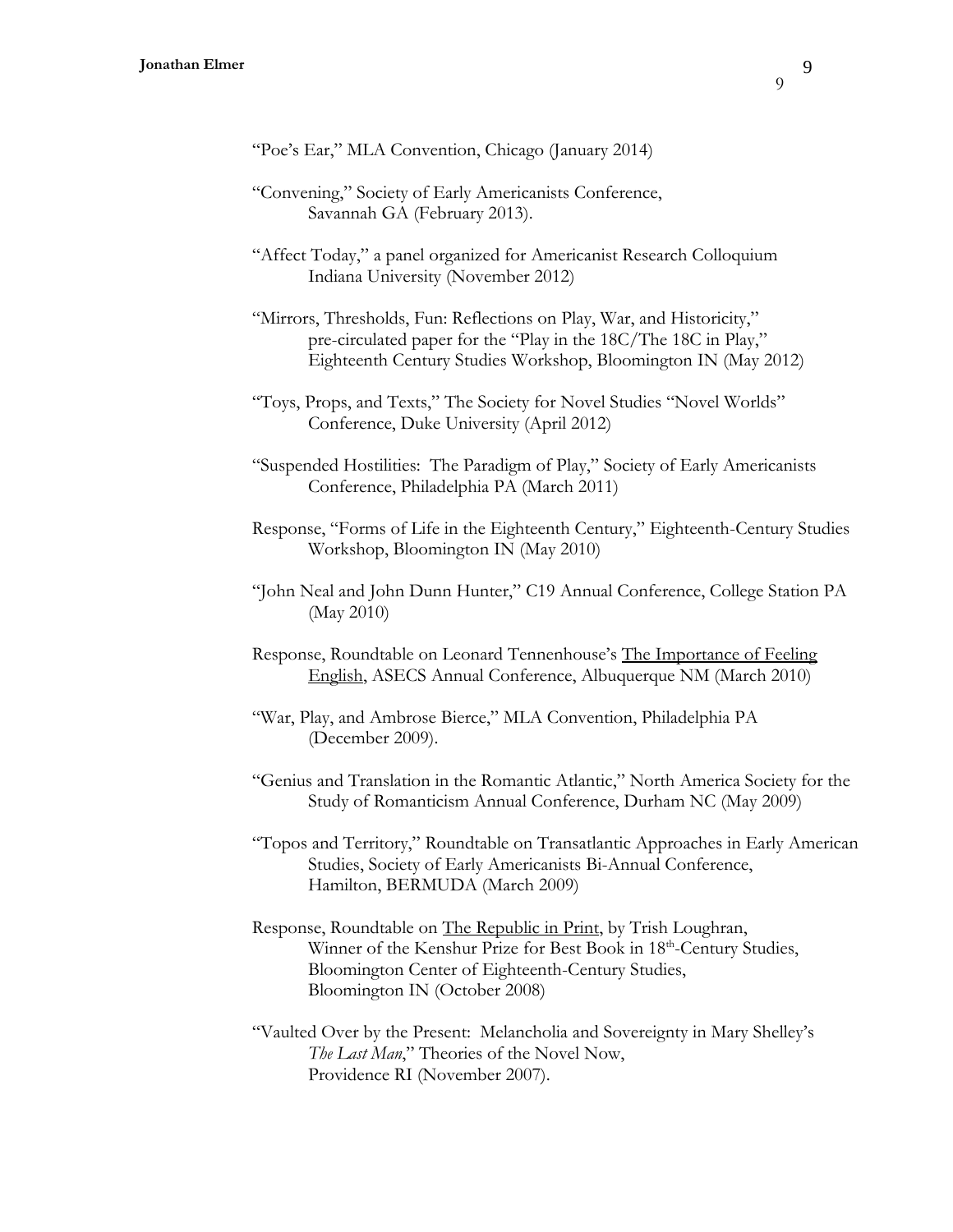- Response, "Narrative Identification: A Conference," Bloomington IN (September 2007)
- Response**, "**Sensing and Feeling: The Embodiment of Experience in the Eighteenth Century," Eighteenth-Century Studies Workshop, Bloomington IN (May 2007)
- "John Dunn Hunter, John Neal, and the Red and White Republic of Fredonia" American Studies Association Meeting, Oakland CA (October 2006)
- "Enduring and Abiding," Lebowskicult Symposium, Louisville KY (September 2006)
- Response, "Lines of Amity, Lines of Enmity: War and Peace in the Eighteenth Century," Eighteenth-Century Studies Workshop, Bloomington IN (May 2006)
- "The Nexus of Sovereignty and Affect," MLA Convention, Washington DC (December 2005)
- "Was Billy Black?: Richard Crafus and Billy Budd," Douglass/Melville Conference, New Bedford MA (June 2005)
- Response, "Custom, Ritual, Habit, Fetish," Eighteenth-Century Studies Workshop, Bloomington IN (May 2005)
- "Not One and One One: Identification and the Signifying Cut of Native American Sovereignty," Conference on "Rhetoric, Politics, Ethics," University of Ghent, BELGIUM (April 2005)
- "Included as Excluded: The Anomaly of Indian Sovereignty," Society for Early Americanists, Alexandria VA (April 2005)
- Response, "America Through Foreign Eyes," Bloomington IN (March 2005).
- "Goodbye, Rights of Man!": Execution, Sovereignty, Race," MLA Convention, Philadelphia PA (December 2004)
- "I meditated to do you good: Godwin, Brown, and the Humanitarian Gothic," Charles Brockden Brown Society Bi-annual Conference, New York NY (October 2004)
- "Damasio, Tomkins, Massumi," Society for Literature, Science, and Art Annual Conference, Durham NC (October 2004).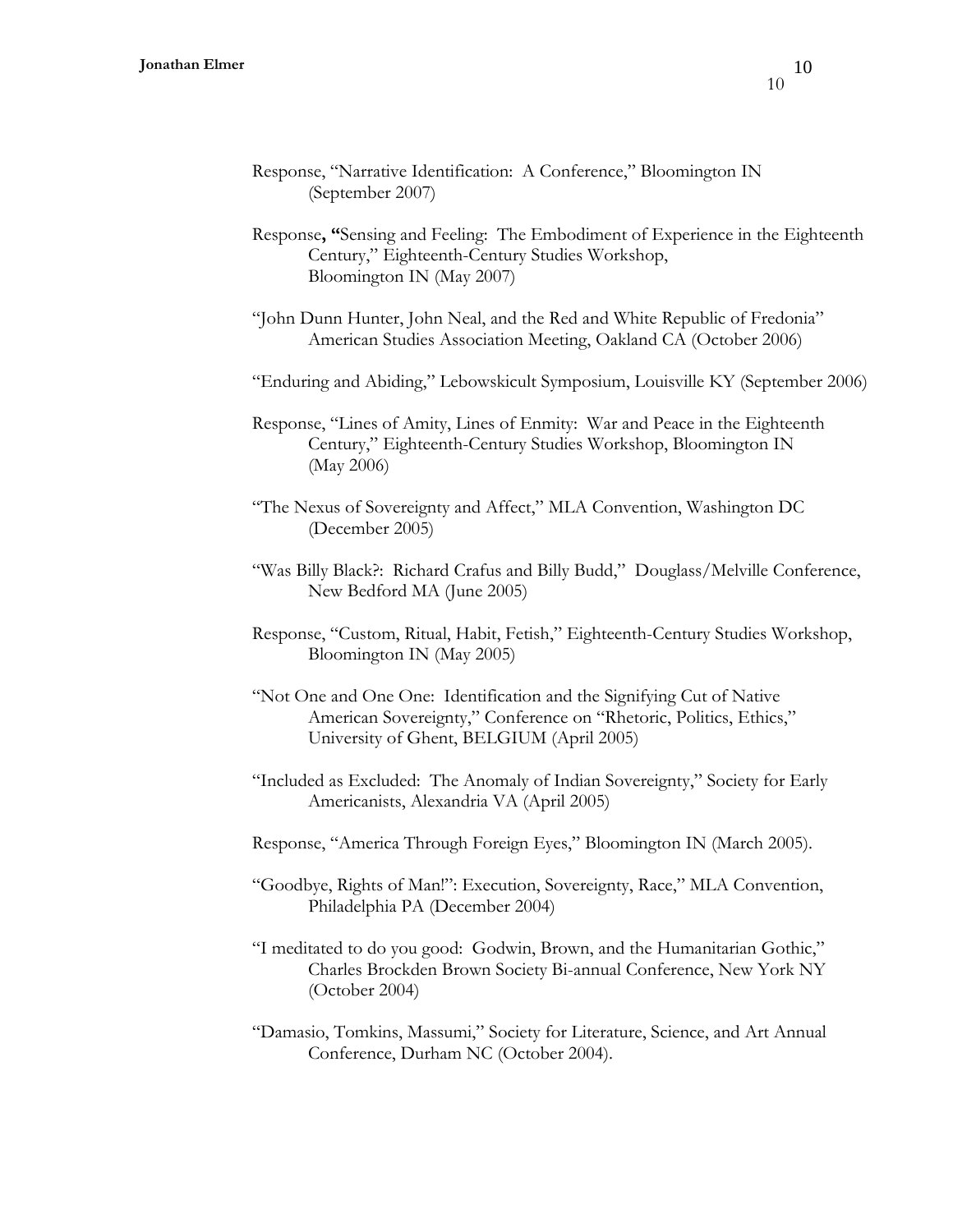- "The Tree of the Literates: Law, the Indian, and the American Gothic in Brown, Neal and Cooper," American Literature Association (December 2002), Puerto Vallarta, MEXICO.
- "Public and Private in Poe: Digital and/or Analog Distinction," (with Adam Frank), International Poe Studies Conference, Richmond VA (October 1999)
- "Equiano and the Archive," Deconstruction Reading Politics Conference, Staffordshire University, Stoke-on-Trent, UK (July 1999)
- "Attacks on Linking," Response to panel on "Identifying the Body: The Gender Politics of Urban Gothic." American Studies Association annual meeting, Washington D.C. (October 1997)
- "Claiming Equiano." Great Lakes American Studies Association Conference, Bloomington IN (March 8, 1997)
- "The Jingle Man," Poe and Popular Culture panel, MLA convention, Washington D.C. (December 1996)
- "Miles Coverdale, Queer Theorist," MLA convention, Chicago IL (December 1995)
- "Making Virtue Virtual in Federalist America," Conference of the International Association of Philosophy and Literature, Philadelphia PA (May 1995)
- "Lacan, Luhmann and the Birth of the 'Symbolic'," Society for Literature and Science, New Orleans LA (November 1994)
- "The Jingle Man (II)." At "Poetry and Philosophy," International Association of Philosophy and Literature, Edmonton, Alberta CANADA (May 1994)
- "Subject to Sacrifice: Ideology, Psychoanalysis, and the Discourse of Species in Jonathan Demme's *Silence of the Lambs*." Indiana University (November 1993).
- "Coverdale's Laugh." American Literature Association annual meeting, Baltimore MD (May 1993).
- "The Jingle Man (I)." American Literature Association annual meeting, San Diego CA (May 1992).
- "Poe's *Eureka*: Theoretical Charlatanism and the Implosion of the Masses." Interdisciplinary Nineteenth Century Studies, Yale University (April 1991).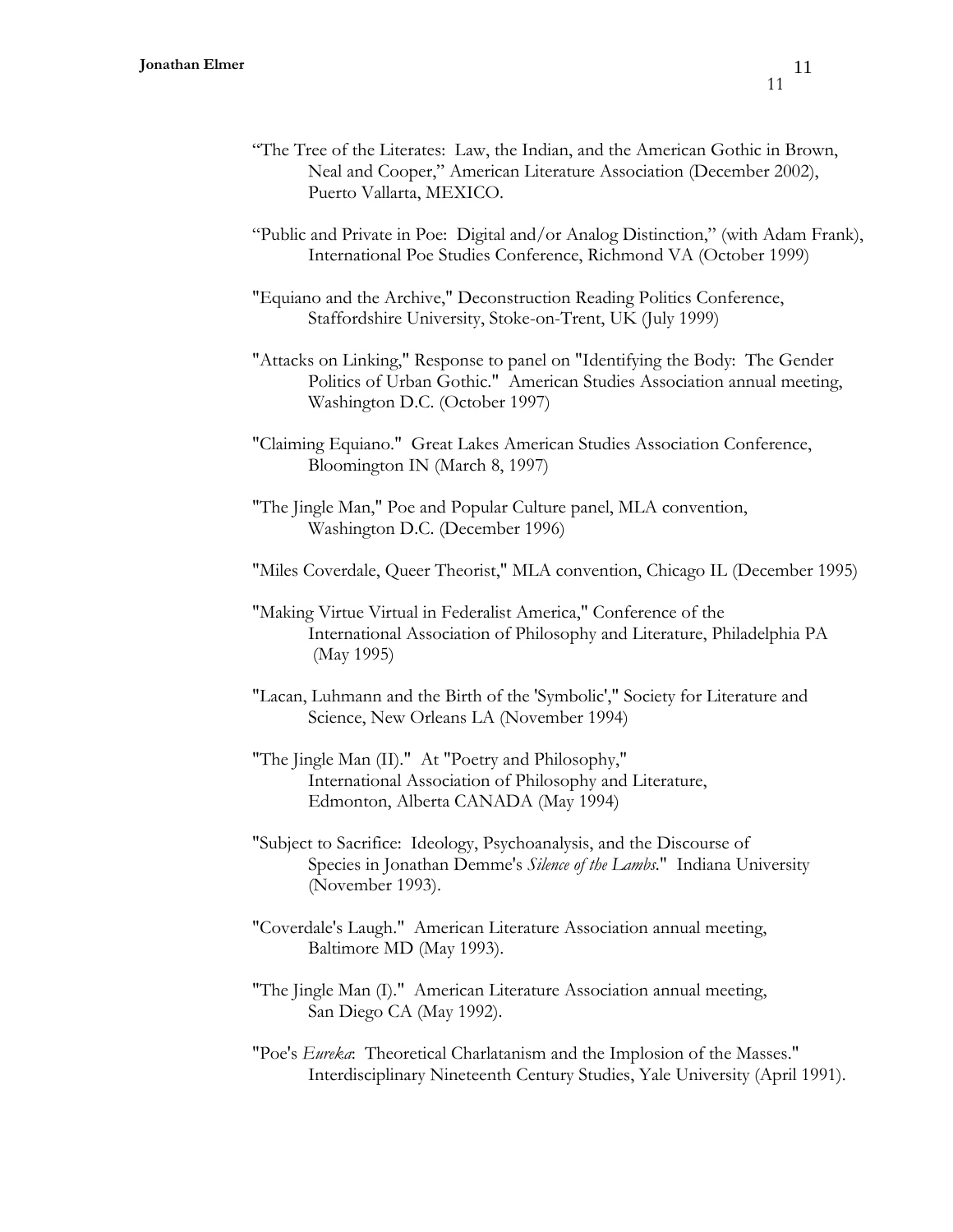### **TEACHING**

## **Graduate Courses**:

- L 503: Teaching Literature in College. Pilot Class in accord with Preparing Future Faculty Grant (Designed L142: "Representations of Violence" (Spring 1996)
- L 506: Methods and Motives of English Studies (team-taught with Kathryn Flannery; Fall 1992)
- L 605: Critical and Interpretive Theory (Fall 2001)
- L 651: Early American Writing (Spring 1995, Spring 2000, Fall 2006)
- L 653: Nineteenth-Century American Literature (Fall 1991, Fall 2003, Fall 2009)
- L 680: Romantic Atlantics (with Mary Favret) (Fall 2007, Spring 2008)
- L 707: Lacan (Fall 1995); The Paradigm of Play (Fall 2010)
- L 746: Remedial Poe (Fall 2017)
- L 751: Major American Writers, 1700-1855
- •"Mockery and Belief in Antebellum American Culture" (Spring 1991)
- •"Psychopolitics in Early National America" (Fall 1993)
- •"Archiving Indians: Affect and Event in Early America, 1740-1840" (Spring 1999)
- "Melville and Criticism" (Spring 2001)
- "Race and Sovereignty in the Anglophone Atlantic World" (Spring 2005)
- W 795: Prospectus-Writing Workshop (Spring 2009)
- G 604: Perspectives in American Studies (Spring 1997)

#### **at other institutions**:

- Remedial Poe (Hebrew University, ISRAEL) (April/May 2019)
- Rhetorics of Affect and Event in Early America (Cornell University) (Spring 1998)
- On the Model of Trauma (University of the Western Cape, SOUTH AFRICA): (May-June, 1996)

#### **Undergraduate Courses**:

- C103: Critical Approaches, College of Arts and Sciences: "War as Representation and Idea." With Bill Rasch, Germanic Studies. (Fall 2011
- L 141: Introduction to Writing and the Study of Literature "Play!" (Fall 2007)
- L 142: Introduction to Writing and the Study of Literature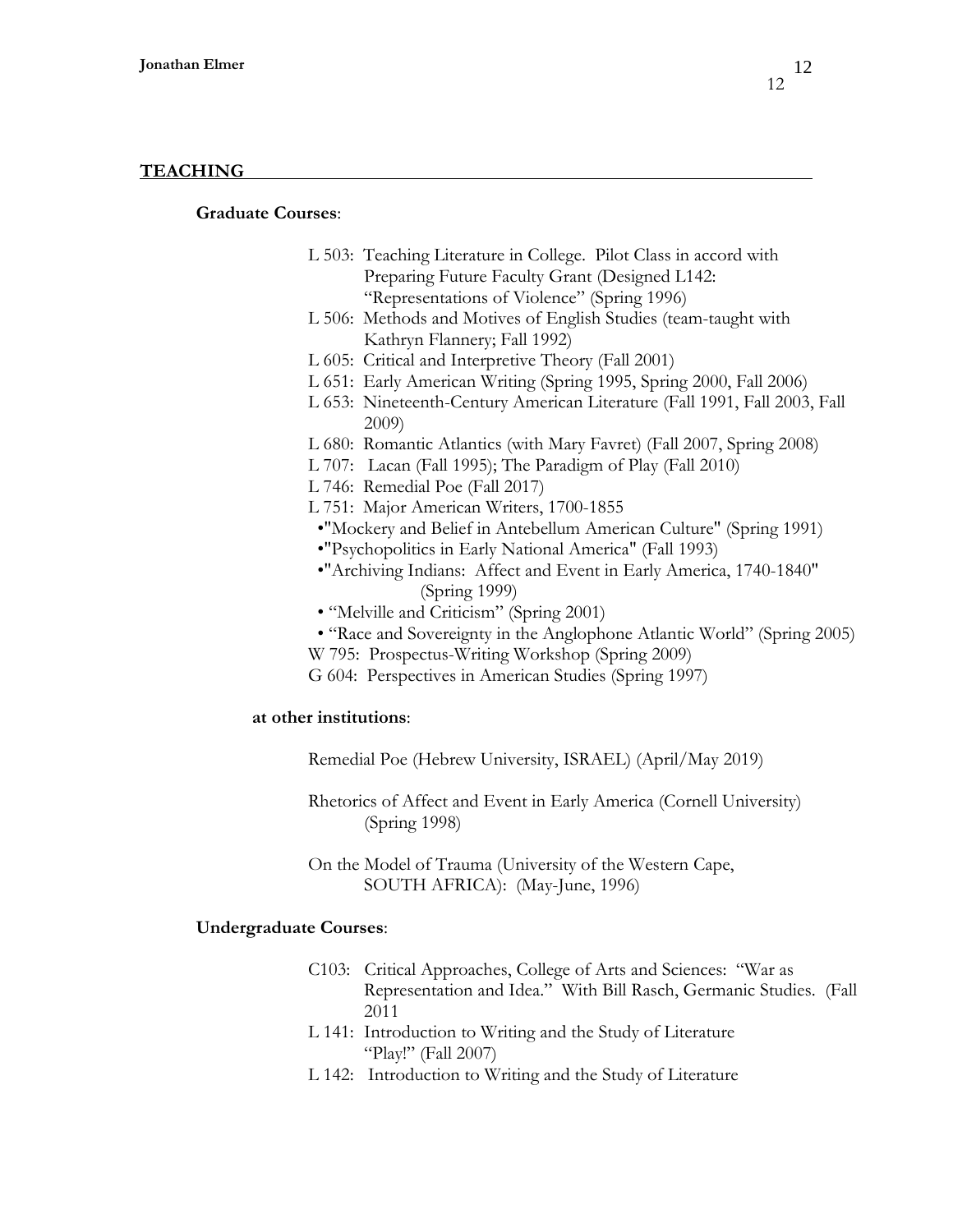- "Reading Everyday Life" (Spring 1994)
- "Representations of Violence" (Spring 1997)
- "On Freedom" (Spring 2002)
- L 202: Literary Interpretation (Fall 1990, Fall 1992, Fall 1996, Fall 2000)
- L 208: Topics in English and American Literature and Culture (Spring (1996)
- L 210: Studies in Popular Literature and Mass Media: Horror (Fall 1991, Spring 1993)
- L 214: Literary Masterpieces: "1856: Year of Genius" (Fall 2019)
- L 216: The Ideas Industry (Liberal Arts Management Program)
- E 302: Literatures in English, 1600-1800 (Fall 1998)
- E 303: Literatures in English, 1800-1900 (Spring 2004, Fall 2008)
- L 312: Literatures in English, 1700-1900 (Spring 2018)
- L 350: Early American Writing and Culture to 1800 (Fall 1998, Spring 2001, Fall 2006)
- L 351: American Literature, 1800-1865 (Spring 1991, Fall 1995, Fall 2004)
- L 354: American Literature since 1914 (Fall 1993, Summer 1995, Spring 2004)
- L 355: Nineteenth-Century American Fiction (Fall 1990, Spring 1993, Fall 2000, Spring 2005)
- L 358: Twentieth-Century American Fiction (Spring 1995)
- L 369: Studies in British and American Authors (Spring 1996)
- L 369: Melville and Criticism (Spring 2000)
- L 371: Introduction to Criticism (Fall 2001, Fall 2003, Fall 2004, Spring 2007, Spring 2008)
- L 384: Violence in Twentieth Century American Fiction (Fall 1996)
- L450: Poe and Mediation (Fall 2012)
- L 460: Seminar in Literary Form, Mode, and Theme: "Black Humor and Postmodernism in 20<sup>th</sup>-Century American Culture" (Spring 1994)

# **DISSERTATIONS**

(\*=active students)

**Dissertations, Directed**:

- **Eric Wolfe**, "The Lure of the Voice: Constituting the National Subject in The Early United States"
- **Mohamed Zayani** (co-directed with Cary Wolfe), "Reading the Symptom: Naturalism, Capitalism, and the Open System" (**published**)
- **Stephen Dougherty**, "Poe and the Sacred Nation: Race, Imperialism, And Enlightenment in Antebellum America"
- **David Carlson**, "Institutions of Self: Law, Colonialism, and Autobiography in Nineteenth-Century America" (**winner of Esther Kinsley Award, 2000**, awarded for best dissertation, Indiana University) (**published**)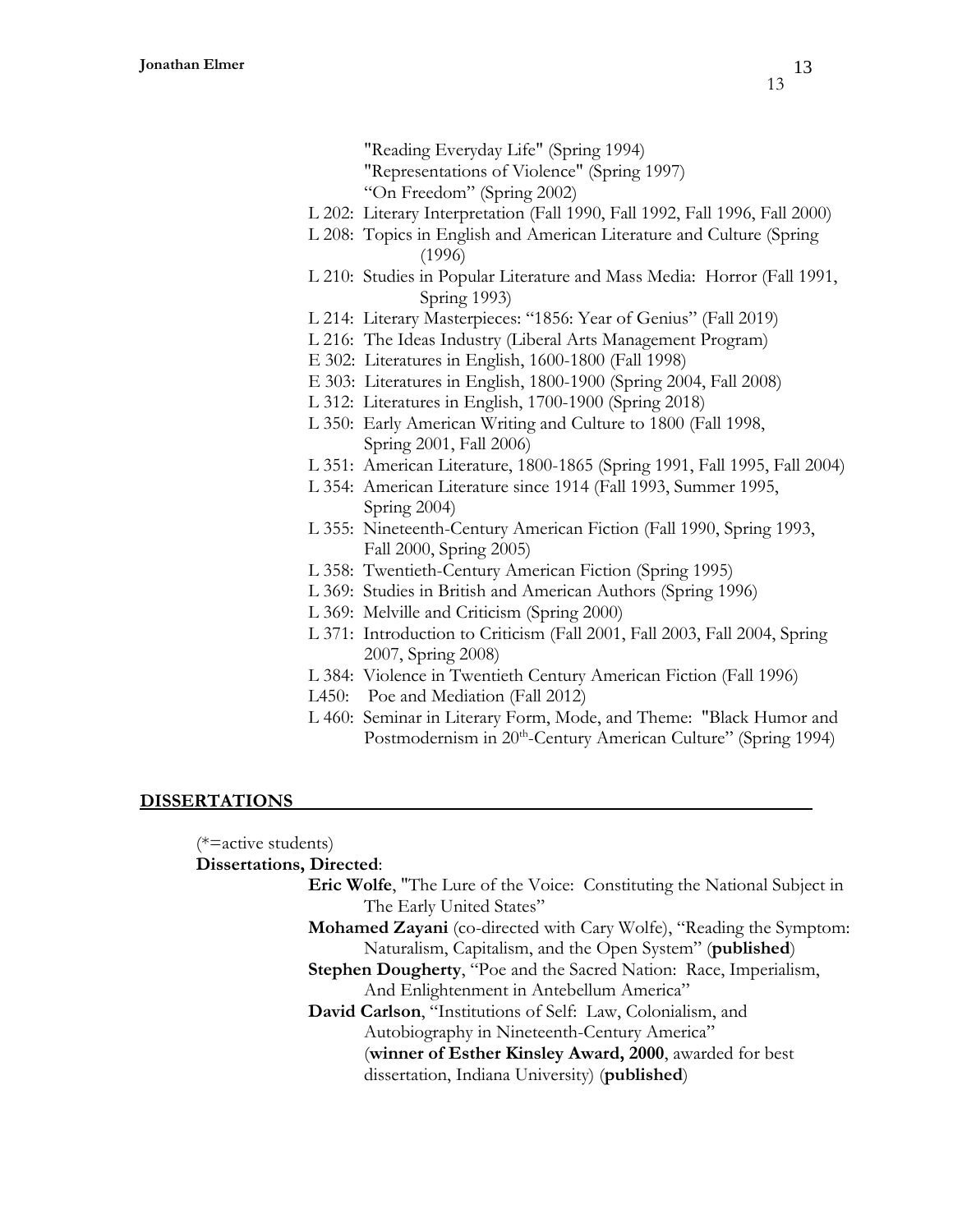- **Stephan Wender: "**Between the Self and the Public: The Co-Implication of Naturalism and Modernism in the American Urban Narrative" (**winner of the Tarkington Dissertation Fellowship, 2003**)
- **Rebecca Gordon**, "Between Thought and Feeling: Affect, Audience, and Critical Film History"
- **Chad Luck**, "The Body of Property: Space, Embodiment, and the Phenomenology of Possession in Antebellum American Fiction" (**winner Tarkington Dissertation Fellowship 2006; winner Esther Kinsley Award, 2009**, awarded for best dissertation at Indiana University) (**published**)
- **Melissa Adams**, "New World Courtship: Transatlantic Fiction and the Female American" **(winner of Johnston Fellowship for Dissertation in Romantic Literature 2007) (published)**
- **Jim Berkey**, "Imperial Correspondence: Soldiers, Writing, and the Imperial Quotidian during the Spanish-American and Philippine-American Wars"
- (**winner Tarkington Dissertation Fellowship 2007**) **Jon Blandford**, "Known Criminals: Nineteenth-Century Crime Literature
	- and the Epistemology of Notoriety" **(winner Tarkington Dissertation Fellowship 2010)**

### **Dissertations, Committee Member**:

Ellen Weinauer, "Property Writes: Authorship and Ownership In America, 1848-1870" (**published**) Stephanie Browner, "Contesting the Body: Literature and Medicine In Nineteenth-Century American Culture" (**published**) Elena Glasberg, "Antarcticas of the Imagination: American Authors Explore the Last Continenet: 1818-1982" (**published**) William Little, "Waste Processing: Postmodern Treatments of the Ascetic Ideal in American Consumer Culture" (**published**) Skip Willman, "Suspicious Constellations: Conspiracy and Contingency In Contemporary Culture" Robin Silbergleid, "Narratives of Loss, Loss of Narrative: Crises of Representation in Twentieth-Century Fiction" Kelly Hand, "Reading Medieval Legends of Excess in the Age of Cinema" Kathleen Lipovski-Helal, "The Poetics and Politics of Modernist Women's Satire" Justus Nieland, "Moderns, Acrobats, and Clowns: The Vernacular Avant-Garde and the Culture of Variety" (**published**) Hamilton Carroll, "Narrating the Postnational: Fictions of Citizenship at the Limits of the Nation" (**published**) Matt Brim, "No Name Men: Queering Men's Relations in James Baldwin's Early Fiction" (**published**)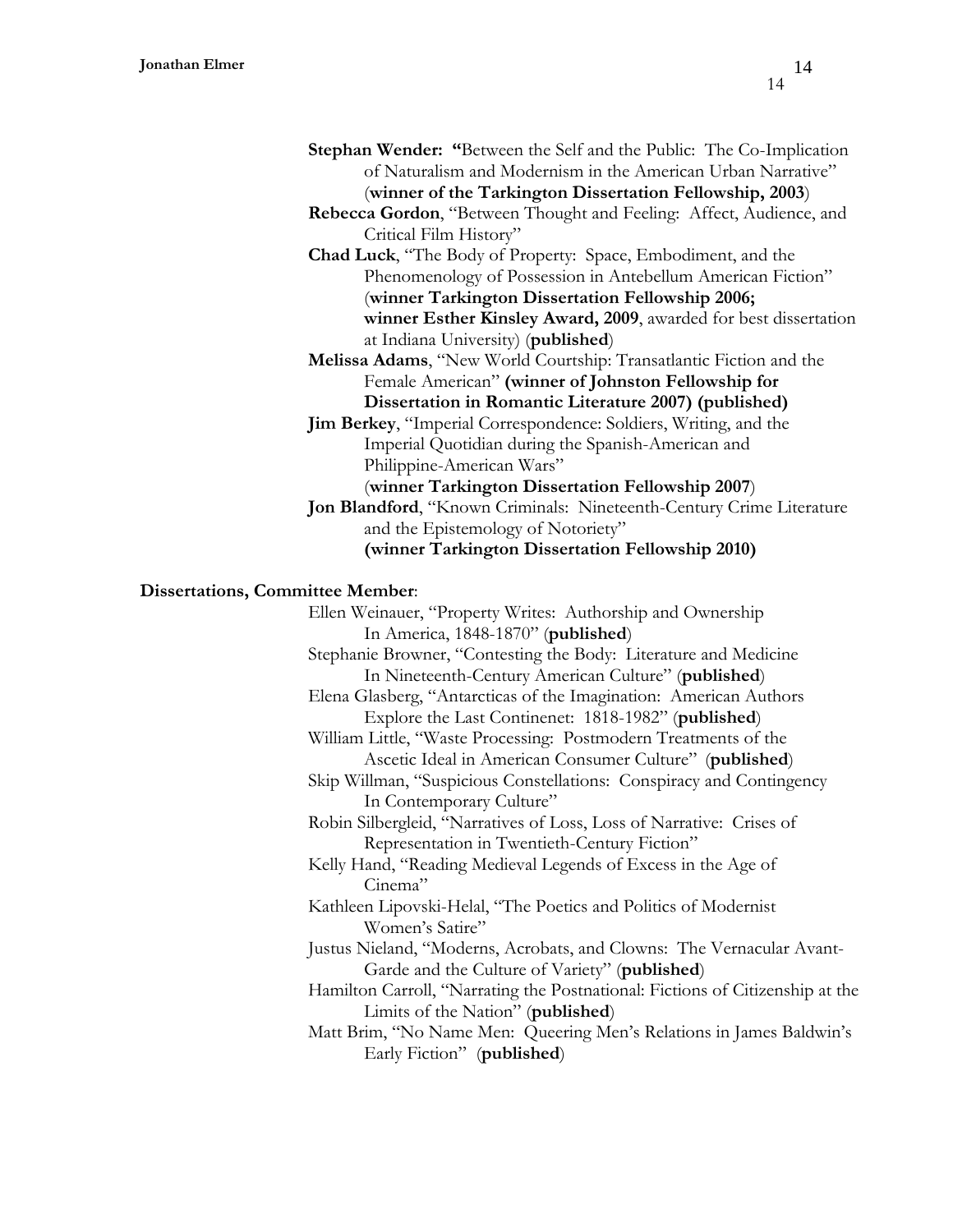| Christopher Dumas, "Un-American Psycho: Brian DePalma and the               |
|-----------------------------------------------------------------------------|
| 'Political Invisible" (published)                                           |
| Michael Brown, "Imagining Wilderness, Constructing Landscapes:              |
| The Value of Vision in the American West and Tropics, 1821-1914"            |
| Koenraad Vermeiren, "Under the Influence: Sympathetic Narration in the      |
| Nineteenth-Century Realist Novel"                                           |
| Jeffrey Galbraith: "So Long as I Am a Patient Sufferer': Passive Obedience, |
| Partisan Literature, and Drama in Late Stuart England."                     |
| Tim Campbell, "Commercial Temporality and Modern Historicism in             |
| Britain, 1745-1819" (published)                                             |

Renee Barlow, "Diasporic Patterns: A Complex Systems Approach to the African Diaspora"

Annika Mann**,** "Contagious Feeling: Fantasies of Sympathy, Population, and Metaphor, 1750-1826." (**forthcoming**)

Robin Vogelzang, "International Transmissions: International Spanish Civil War Poetry on and Off the Page"

Michael Lewis**,** "The Insignificance of Fictional Suicide"

Jason Arenstein, "Georgic Transcendentalism: Labor, Democracy, and Transcendence in Antebellum America"

Carter Neal, "Emersonian Friendship and the Limits of Sympathy"

Jed Dobson, "Nostalgia and Modernity in Late 19C American Literature"

John Han, "Overlooked Spaces: The Lumber-Room, Staircase, and Alley in Eighteenth-Century British Novels"

Miranda Yaggi, "Embedded: Hybrid Forms of Novel Theory, 1740-1920"

Alexis K. Wilson, "Under Arrest: Detecting Deviance in the Cold War Psycho-Narrative"

Lindsey Lanfersieck, "The Pursuit of Harmony: Romantic Legacies in Post-Civil War America"

Brian O'Connor, "Narrative Posturing: Delimiting the Author-Index in the Contemporary American Novel"

Emily Esola, "Women's Work: Domesticity, Interiority, and American Literature, 1890-1910"

\*Jill Wood Duffee, "19C American Drama and Ethnicity"

\*Sami Atassi, "Revolting Laughter: Antebellum American Satire and the Reformation of Terror"

Dalia Davoudi, The Kinesthetic Nineteenth Century: Dissenting Bodies in American Literature, 1851-1861

\*James Neisen, Charm Offensives: Masculinity and Affect in Post-WWII America

Undergraduate Honors Theses, Directed: Daniel Manco (1996), Amy Engelhardt (1997), Aasiya Mirza (2010), Emily Richart (2013)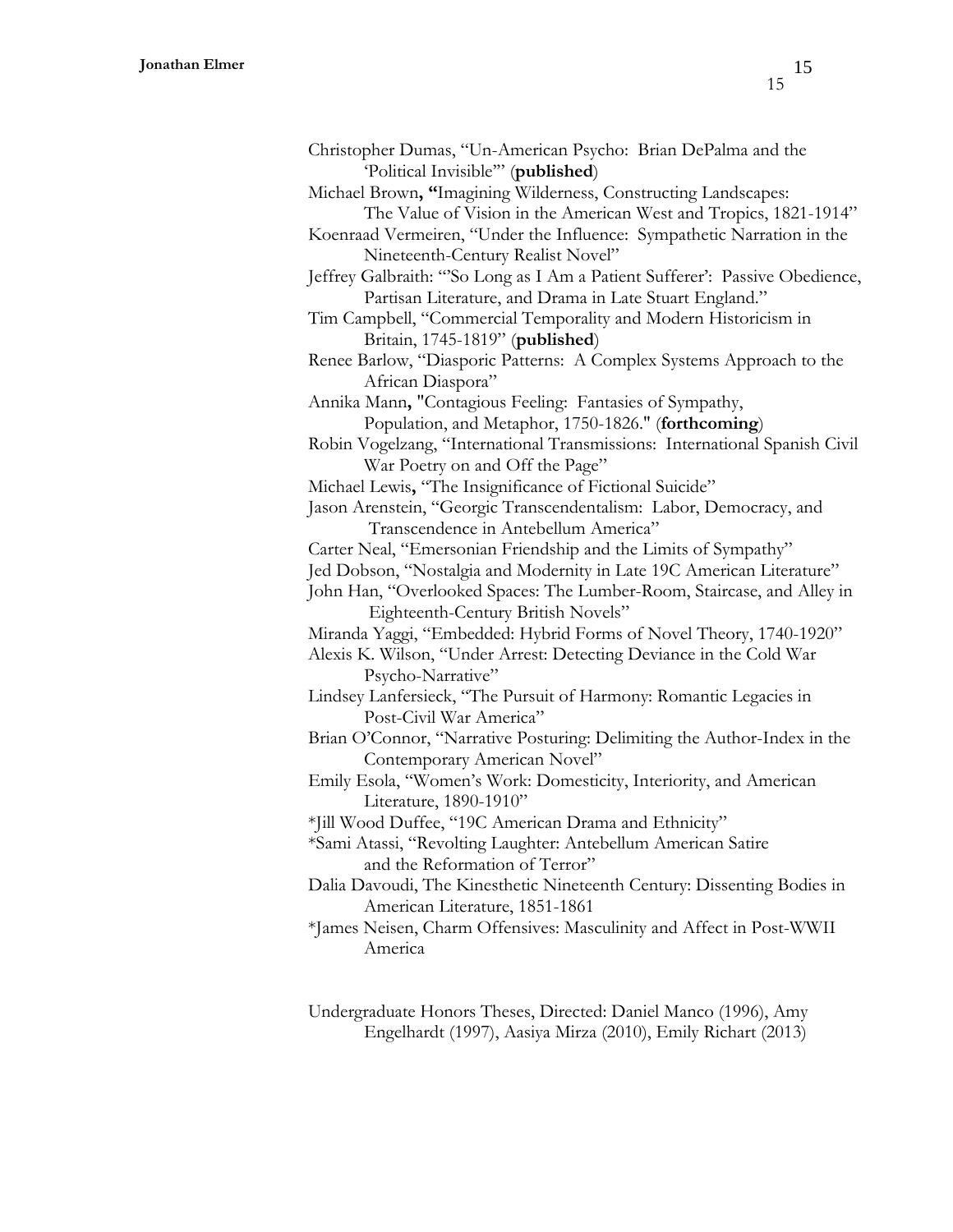Undergraduate Honors Theses, Committee Member: Catherine Mazak (1996), Aaron Thacker (1996), Leah Williams (1997), Katie Cangany (2000), Rob McCloone (2004), Kyle Kartz (2005), Francie Swidler (2008)

# **ACADEMIC SERVICE and ADMINISTRATION**

**Director**, College Arts and Humanities Institute (2012--) **Chair**, English Department (2009-2012) **Director of Graduate Studies**, English Department (2008-09)

# **English Department Committee Work**:

Advisory Committee (elected): 1992-93; 1993-94; 1996-97; 1998-99; 2000-01; 2001-02; 2003-04; 2004-05; 2007-08, 2017-18, 2018-19 Chair Selection Committee (elected): 2000-01. Chaired: 2003, 2019. Recruitment Committees:

- Eighteenth-Century (2007): Co-Chair
	- **•** Eighteenth-Century (2006)
	- Senior Americanist Search (2004): Chair
	- **•** Special Opportunities Hiring Committee (2000)
	- Tarkington Chair in American Literature (1998, 2012): Co-Chair
	- Modern British (1990)
	- Romanticism (1991)
	- American mid-level search (1992)

Graduate Studies Committee (Exams subcommittee): 1993-4, 1994-5, 2004-05

Graduate Studies Committee (Policy subcommittee): 1996-97, 2006-07 Undergraduate Studies Committee: 1994-95; 1996-97

Admissions and AI-Ships: 1992-93; 1993-94 (AI-ships subcommittee); 2005, 2006, 2007

Governance Committee (1998-99)

Tarkington Fellowship Committee (2002 to present) Lectures Committee: 2006

# **Center for Theoretical Inquiry in the Humanities**, Co-Founder

### **American Studies Program**:

Associate Director, 1996-1997 Chair, Program Committee, 1995-1996 Qualifying Exams Committee, 2001-02 Ad Hoc Committee on Designing an American Studies Major (2003-04) Planning Committee (2004-05)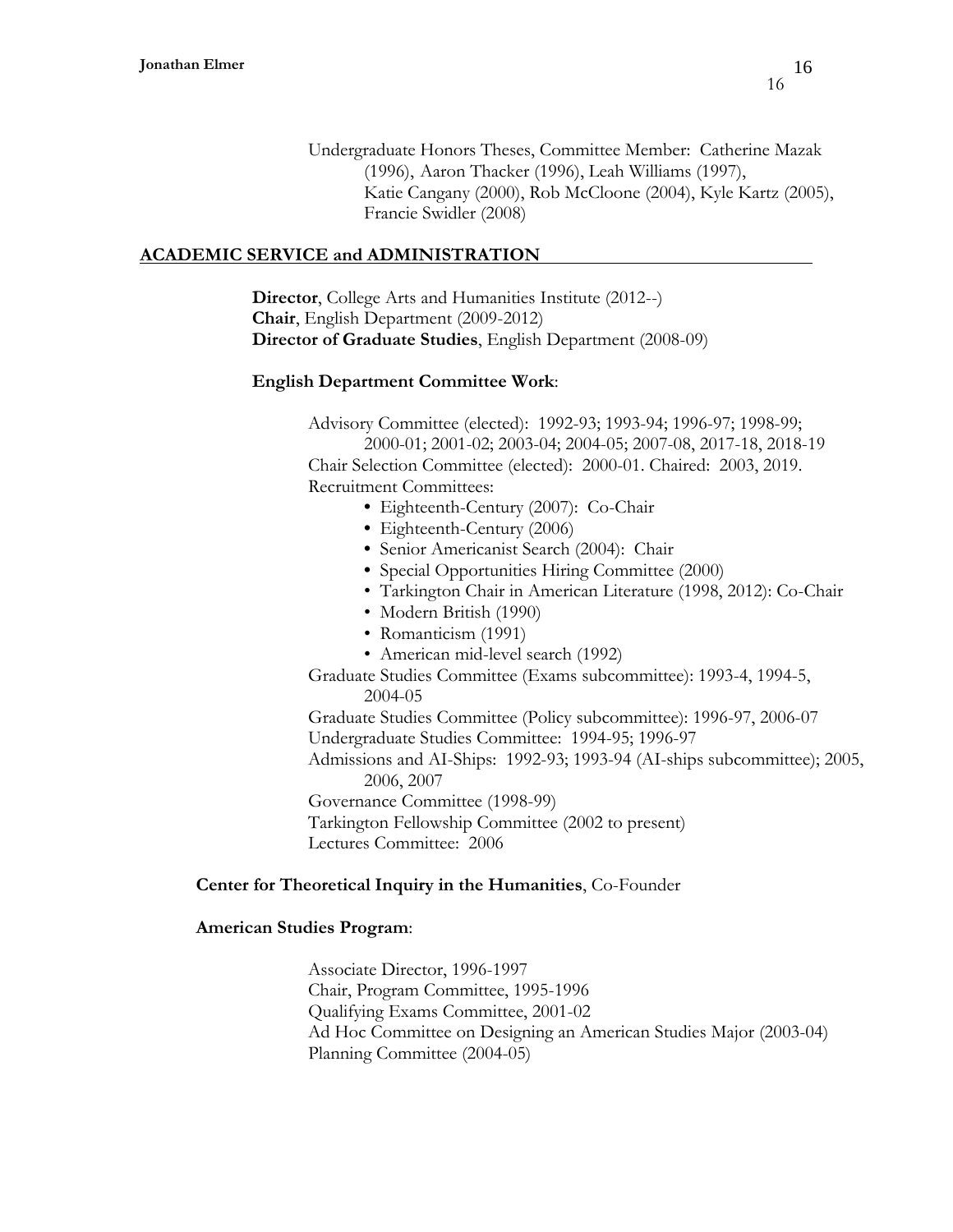## Steering Committee (2002-2004, 2006, 2011, 2018)

**Director**, Indiana University Seminar on Science, Language and Culture (2000-2003)

• Responsible for convening, conceiving, and executing colloquia on **embodied cognition** (with Esther Thelen, Andy Clark, Brian Massumi, N. Katherine Hayles, Barbara Herrnstein Smith, and Arkady Plotnitsky), **genetics and dynamical systems** (Susan Oyama, Mike Wade, Jay Clayton), **medicalization of anatomical anomalies** (Alice Dreger, Bernice Hausman), **affect and embodiment** (Andy Clark, Elizabeth A. Wilson)

## **College of Arts and Science Committee Work**:

Search Committee, Executive Dean for the College of Arts and Sciences (2018-19) Tenure and Promotion Committee, Media School (2015-17) School of Global and International Studies Faculty Advisory Board (2012-2014) Salary Equity Review Committee (2014, 2016, 2017) Committee on Undergraduate Education (CUE) (2006-2009) General Education Task Force Subcommittee (2007) Palmer-Brandon Prize Selection Committee (2004) Summer Faculty Fellowship Selection Committee (2004) College Arts and Humanities Institute Planning Committee (2001) College Arts and Humanities Institute Faculty Board (2001-02)

### **University Committee Work**:

Search Committee for Executive Dean of College (2018-19) Arts and Humanities Council (2015—) Emerging Areas of Research Review Committee, OVPR (2017, 2019) Libraries Long-Range Planning Committee (2015-16) Chair, Integrated Arts and Humanities Initiative, Campus Strategic Plan (2013-14) Chair, Campus Lifetime Service Awards Committee (2013) Chair, Patten Lectures Committee (2008-09), Member (2005-6, 2006-7) Long-Range Planning Committee, 2001-02 Bloomington Faculty Council, 1998-2000

• Budgetary Affairs Sub-Committee, 1999-2000

### **Professional Service**: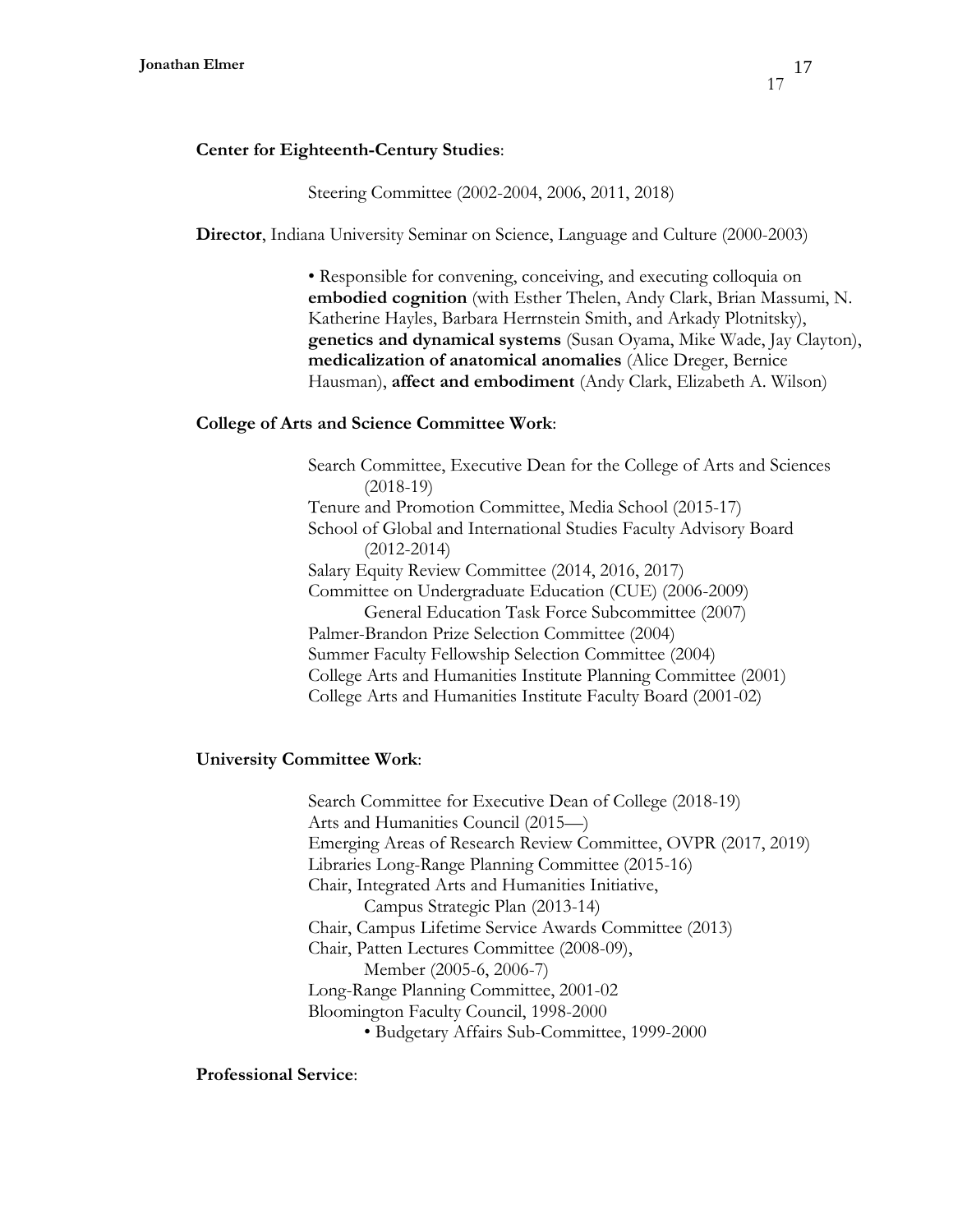**Editorial Board:** *American Literature*, 2015—2017, *J19: The Journal of the Society of Nineteenth-Century Americanists*, 2020—

**Manuscript Reviews**: Princeton UP, Cornell UP, Stanford UP, Harvard UP, Indiana UP, Fordham UP, Oxford UP, *ESQ, American Literature, American Literary History, American Periodicals, Cultural Critique, Law, Culture, and the Humanities, Criticism, diacritics, Humanimalia,* Bedford-St. Martin's, Holman-Ashcroft, Broadview Press

**Tenure and Promotion Reviews**: Harvard University, UC Berkeley, Rutgers University, University of Kentucky, Brown University, Columbia University, Southern Illinois University, University of British Columbia, Dartmouth College, New York University, Purdue University, Yale University, Northwestern University, Bar-Ilan University, Hebrew University, University of Illinois (2), SUNY-Albany, University of Texas at Dallas, The Ohio State University, University of Toronto (2), University of Wisconsin

#### **Reviews and Notes**:

Review of Jerome McGann, *The Poetry of Edgar Allan Poe: Alien Angel*, *Critical Inquiry* (September 2016).

Review of *The Jazz Loft Project: Photographs and Tapes of W. Eugene Smith at 821 6 th Avenue, 1957-1965*," ed. Sam Stephenson, *ALH Online Review, Series I* (January 2015).

Review of Matthew Kaiser, *The World In Play: Portraits of a Victorian Concept*, *Victorian Studies* Vol. 56, no. 2 (Winter 2014): 340-342.

Review of Eric Slauter, *The State as a Work of Art*, in *American Historical Review*, Vol. 115, no. 1 (February 2010): 221-222.

Review of David M. Owens, *The Devil's Topographer: Ambrose Bierce and the American War Story*, in *Indiana Magazine of History* vol. 104, no. 1 (March 2008): 97-98.

Review of Meredith L. McGill, *American Literature and the Culture of Reprinting, 1834-1853*. In *Poe Studies* 37 (2004): 95-99.

Review of Kathleen S. Fine-Dare, *Grave Injustice: The American Indian Repatriation Movement and NAGPRA*, in *Journal of American History* (Fall 2003)

Review of Louis A. Renza, *Edgar Allan Poe, Wallace Stevens, and the Poetics of Privacy*, and Daneen Wardrop, *Word, Birth, and Culture: The Poetry of Poe, Whitman, and Dickinson*. In *American Literature* (June 2003).